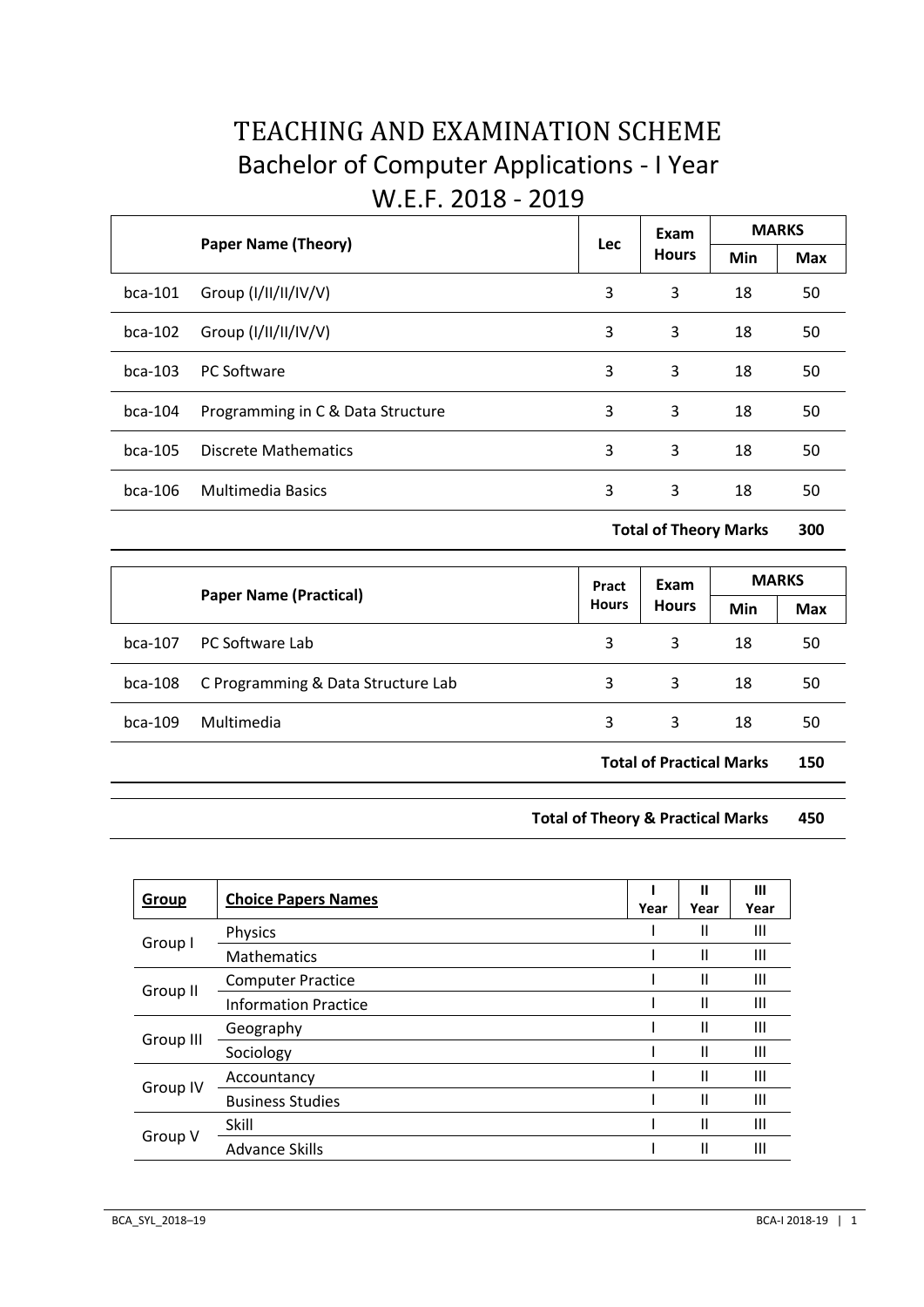## **SCHEME OF EXAMINATION BACHELOR OF COMPUTER APPLICATIONS**

#### **Note:**

Thestudent has to take any one group from among I, II, III, IV, V. The group will continue for the entire three years of BCA respectively for the first 2 papers and the student will not be allowed to change groups.

## **Theory:**

## **Part A:**

- 1. 10 Question of 1.5 mark each 15 marks
- 2. Answer should not exceed more than 50 words
- 3. All questions are compulsory

## **Part B:**

- 1. 5 Questions of 3 marks each 15 marks
- 2. Answer should not exceed more than 50 words
- 3. All questions are compulsory

## **Part C:**

- 1. 3 Questions of 7+7+6 marks each 20 marks.
- 2. There will be an internal choice in each question.
- 3. Answer should not exceed 400 words

#### **Practical & Projects:**

Practical exams shall be conducted by one internal and one external examiner of a batch of 40 students in a day.

Duration of Practical exam is 3 hours.

A Laboratory Exercise File should be prepared by each student for each practical paper and should be submitted during practical examinations.

Practical of 50 marks distribution is as under:

- a. 30 marks for practical examination exercise for 3 questions
- b. 10 marks for Viva-voce
- c. 10 marks for Laboratory Exercise File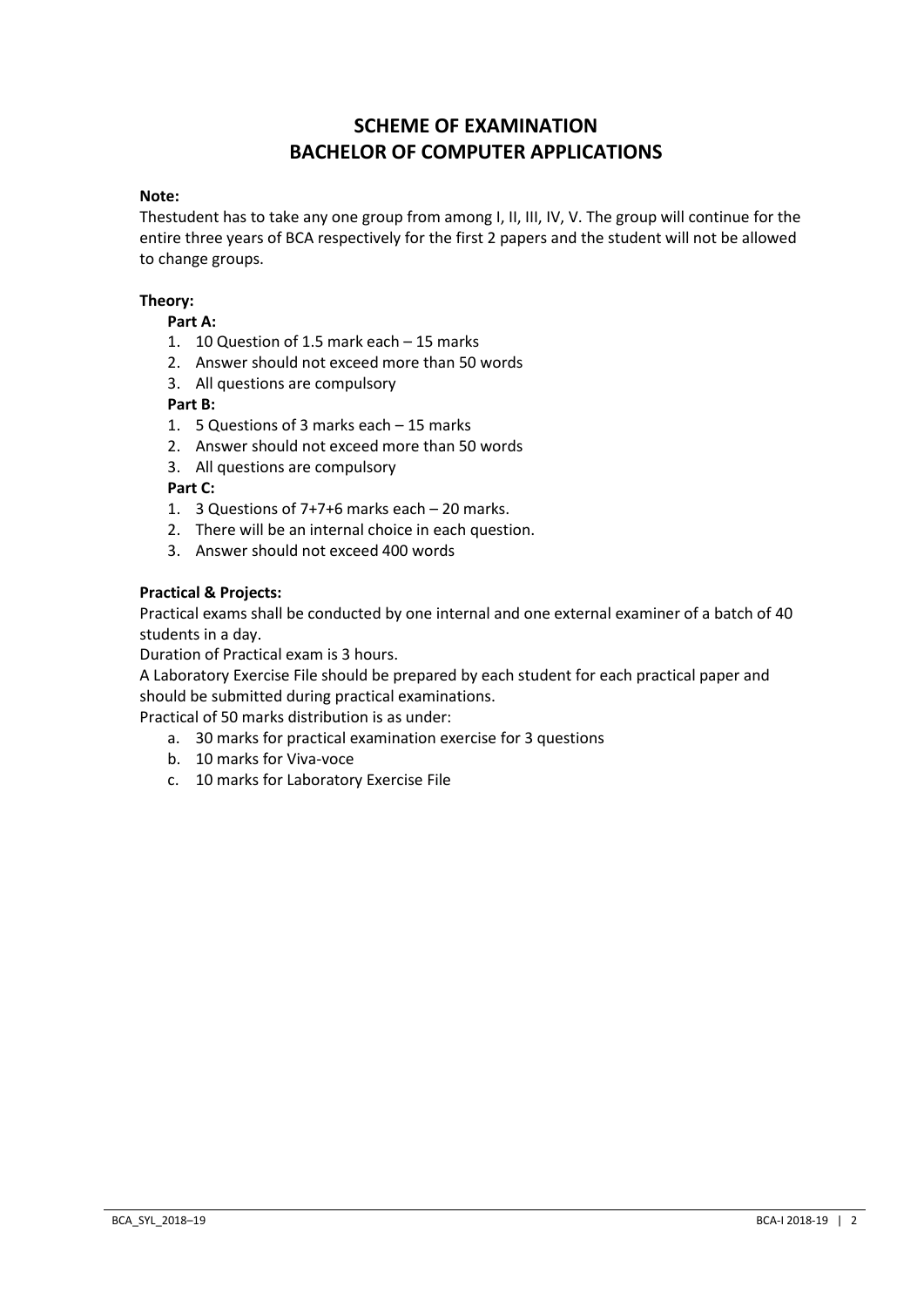## **Max Marks: 50 Group –I (Science)**

#### **bca-101Physics**

#### Physical World and Measurement

Physics: Scope and excitement; nature of physical laws; Physics, technology and society.Need for measurement: Units of measurement; systems of units; SI units, fundamental and derivedunits. Length, mass and time measurements; accuracy and precision of measuring instruments; errors inmeasurement; significant figures,Dimensions of physical quantities, dimensional analysis and its applications

Kinematics, Frame of reference, Motion in a straight line: Position-time graph, speed and velocity. Uniform andnon-uniform motion, average speed and instantaneous velocity,Uniformly accelerated motion, velocitytimeand position-time graphs, relations for uniformly accelerated motion (graphical treatment).Elementary concepts of differentiation and integration for describing motion, Scalar and vectorquantities: Position and displacement vectors, general vectors and notation, equality of vectors, multiplicationof vectors by a real number; addition and subtraction of vectors. Relative velocity,Unit vectors, Resolution of a vector in a plane – rectangular components,Scalar and Vector products of Vectors, Motion in a plane, Cases of uniform velocity and uniformacceleration – projectile motion, Uniform circular motion

Laws of Motion, Intuitive concept of force, Inertia, Newton's first law of motion; momentum and Newton's secondlaw of motion; impulse; Newton's third law of motion, Law of conservation of linear momentum and itsapplications,Equilibrium of concurrent forces, Static and kinetic friction, laws of friction, rolling friction, lubrication.Dynamics of uniform circular motion: Centripetal force, examples of circular motion (vehicle onlevel circular road, vehicle on banked road).

Work, Energy and Power, Work done by a constant force and a variable force; kinetic energy, workenergy theorem, power,Notion of potential energy, potential energy of a spring, conservative forces; conservation of mechanicalenergy (kinetic and potential energies); non-conservative forces; motion in a vertical circle, elastic andinelastic collisions in one and two dimensions.

Motion of System of Particles and Rigid Body, Centre of mass of a two-particle system, momentum conservation and centre of mass motion, Centreof mass of a rigid body; centre of mass of uniform rod,Moment of a force, torque, angular momentum, conservation of angular momentum with someexamples,Equilibrium of rigid bodies, rigid body rotation and equation of rotational motion, comparison of linearand rotational motions; moment of inertia, radius of gyration. Values of M.I. for simple geometrical objects(no derivation), Statement of parallel and perpendicular axes theorems and their applications

Gravitation Kepler's laws of planetary motion, The universal law of gravitation, Acceleration due to gravity and itsvariation with altitude and depth,Gravitational potential energy; gravitational potential. Escape velocity, orbital velocity of a satellite,Geostationary satellites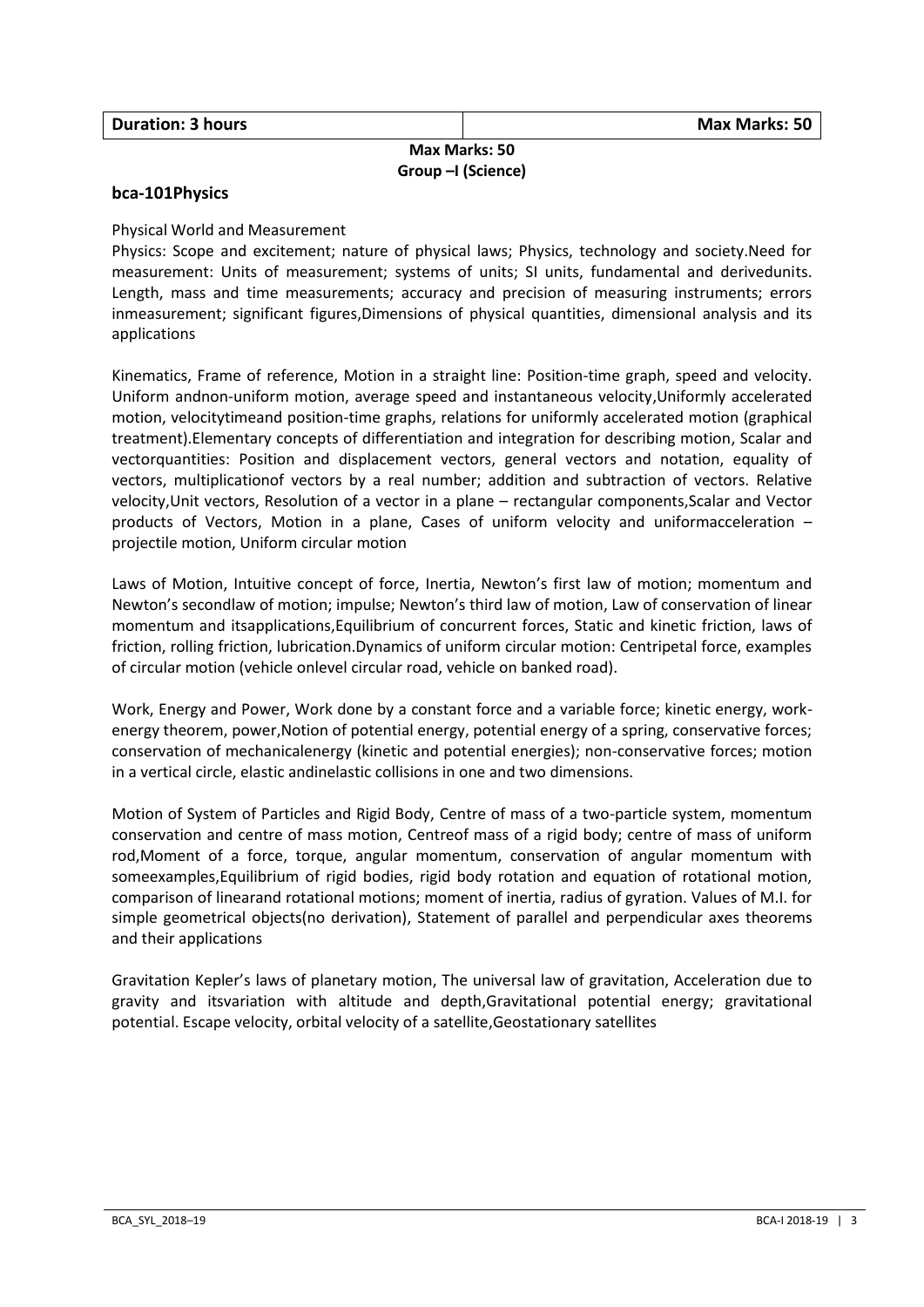| <b>Duration: 3 hours</b> | <b>Max Marks: 50</b> |
|--------------------------|----------------------|
|                          |                      |

## **Group –II (Computer)**

#### **bca-101 Computer Practices**

#### MANAGEMENT AND ACCOUNTING

Introduction to Management thought, functions, skills of a manager. Overview of Management functions with reference to planning process, leadership, motivation-implication for managers, theories of motivation.

Communication: Process, barriers to communication, role of electronic media and information technology in communication.

Cross-cultural issues in management, social and environmental responsibility

Organizational culture, individual perception, values, attributes, interpersonal effectiveness, power and politics, conflict management, team and group processes

Stress management: Various types of stress, coping mechanism

Accounting: Definition, concepts, standards, basic accounting, entries, ledger, triple column cash book, brief understanding of final accounts, Automatic Accounting processes.

Financial statements, ratio analysis Cost accounting – CVP analysis, BEP and P/V graph Budgeting: Meaning of budgeting, flexible and fixed budgets.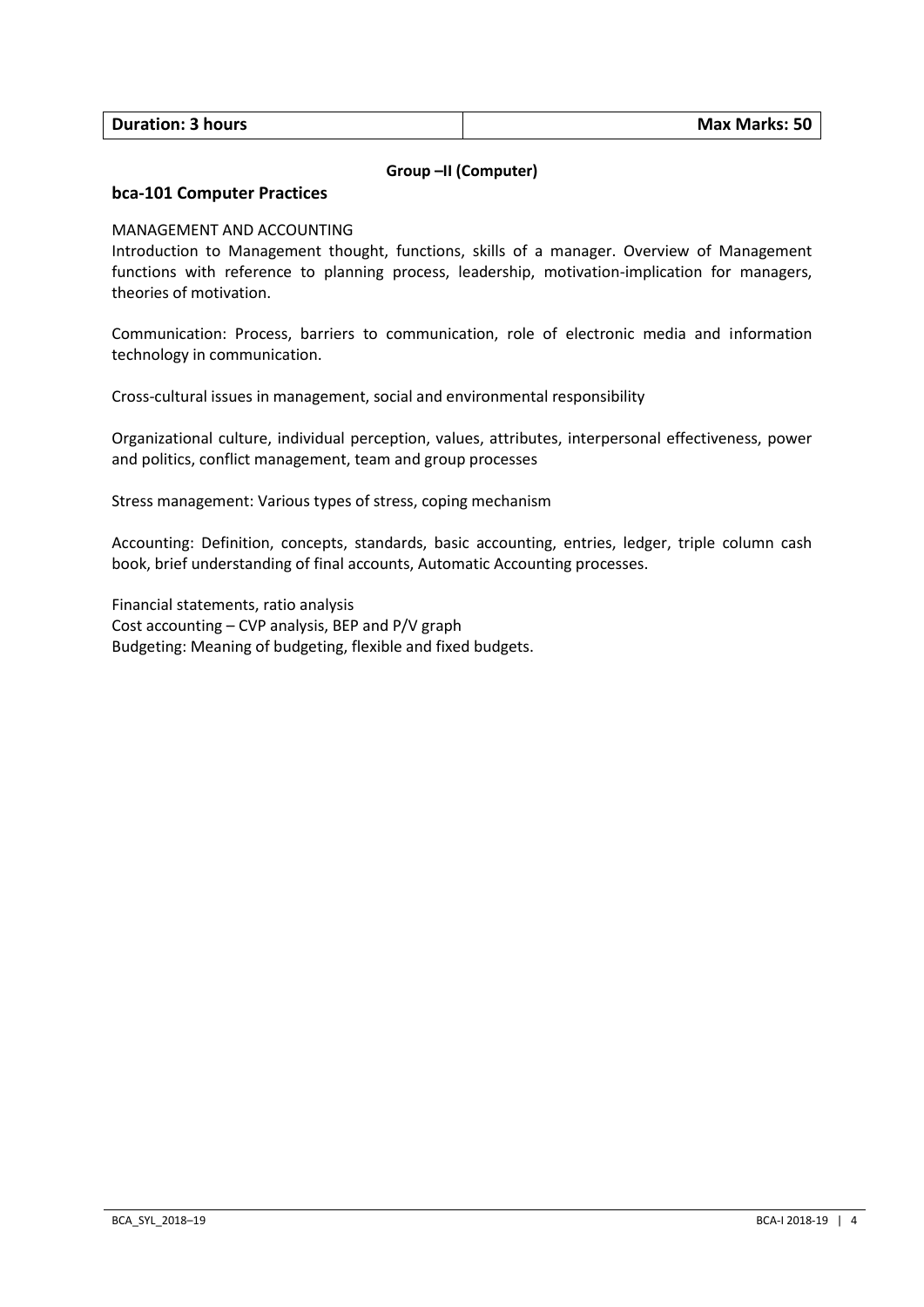| <b>Duration: 3 hours</b> | <b>Max Marks: 50</b> |
|--------------------------|----------------------|
|                          |                      |

## **Group –III (Arts)**

#### **bca-101Geography**

Geography as a Discipline

Geography as an integrating discipline, as a science of spatial attributes.Branches of Geography; PhysicalGeography and Human Geography.Scope and Career Options

The Earth

Origin and evolution of the earth; Interior of the earth.Wegener's continental drift theory and plate tectonics.Earthquakes and volcanoes: causes, types and effects.

#### Landforms

Rocks: major types of rocks and their characteristics.Landforms and their evolution. Geomorphic processes: weathering, mass wasting, erosion and deposition; soil-formation.

Climate

Atmosphere- composition and structure;elements of weather and climate.Insolation-angle of incidence and distribution; heat budget of the earth-heating and cooling of atmosphere (conduction, convection, terrestrial radiation and advection); temperature- factors controlling temperature; distribution of temperature-horizontal and vertical; inversion of temperature.

Pressure-pressure belts; winds-planetary, seasonal and local; air masses and fronts; tropical and extratropical cyclones.Precipitation-evaporation; condensation-dew, frost,fog, mist and cloud; rainfall-types and world distribution.World climates-classification (Koeppen and Thornthwaite), Global warming and climatic changes.Climate and Global Concerns.

Hydrosphere

Basics of OceanographyOceans - distribution of temperature and salinity.Movements of ocean water-waves, tides and currents; submarine reliefs.Ocean resources and pollution.

Biosphere

Biosphere - importance of plants and other organisms; biodiversity and conservation; ecosystem and ecological balance.Map work on identification of features based on 1 to 6 units on the outline/Physical/Political map of the world.

India - Physical Environment

Introduction, Location, space relations, India's place in the world.

Physiography Structure and Relief; Physiographic Divisions.

Drainage systems: Concept of river basins, Watershed; the Himalayan and the Peninsular rivers.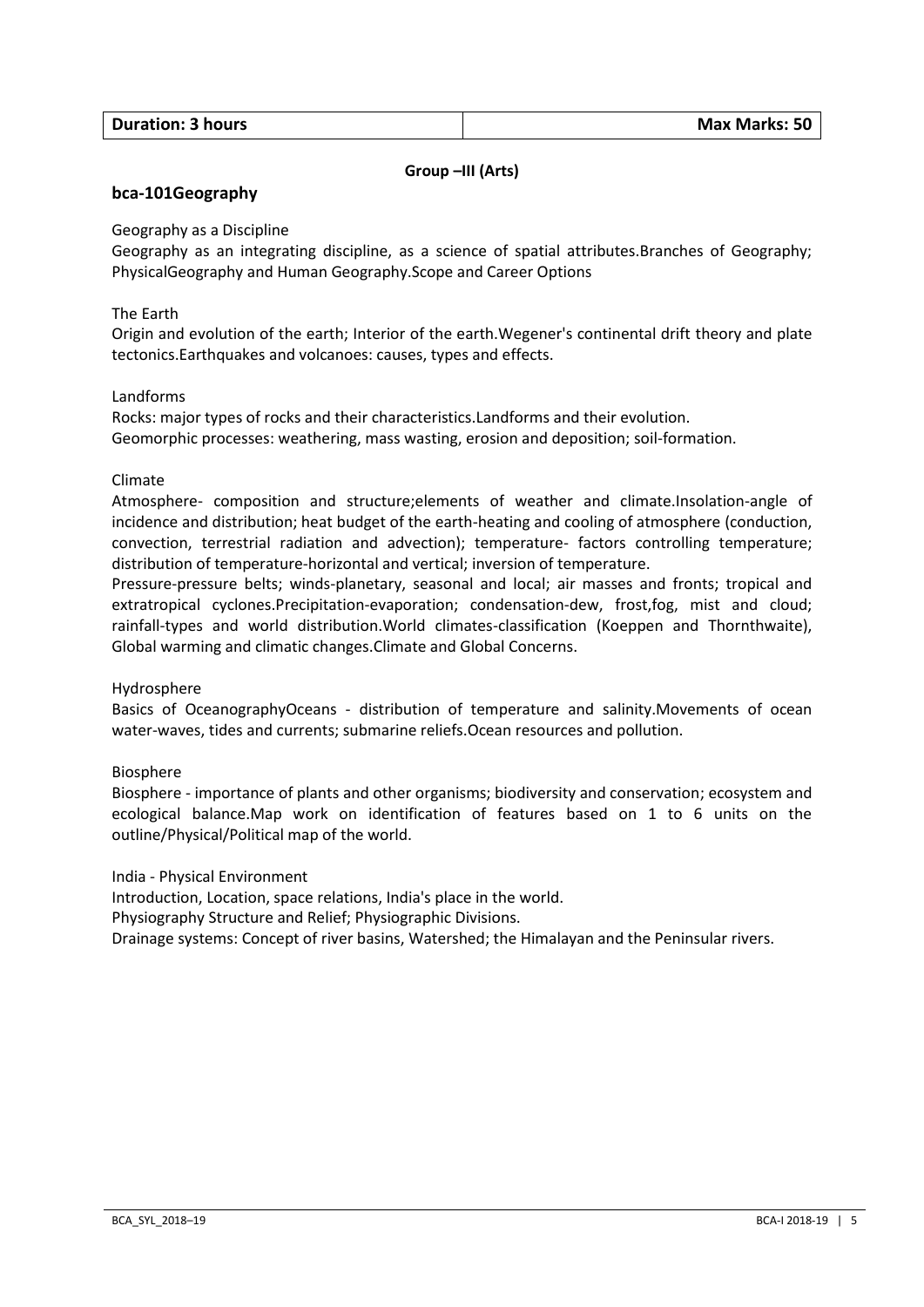#### **Group –IV (Commerce)**

#### **bca-101Accountancy**

FlNANCIAL ACCOUNTING

Introduction to Accounting

Accounting - Meaning, Objectives, Types of Accounting Information, Advantages and Limitations.Qualitative Characteristics of Accounting Information: Reliability, Relevance, Understandability and Comparability.Basic Accounting Terms: Business Transaction, Capital, Drawing, Liability, Asset, Revenue, Expenditure, Expense,Income, Losses and Gains, Purchases, Sales, Stock, Debtors, Receivables, Creditors, Payables.

Theory Base of Accounting Basic Assumptions: Accounting Entity, Money Measurement: Going Concern, Accounting Period.Basic Principles: Duality, Verifiability and Objectivity of Evidence, Historical Cost, Revenue Recognition, Matching, FullDisclosure. Modifying Principles: Materiality, Consistency, Prudence, Timeliness, Substance over Form, Variations in accountingpractices.Accounting Standards: Meaning, nature and need.

#### Generation of Vouchers and Recording of Transactions

Origin of Transactions - Source Documents and Vouchers, Preparation of Vouchers

Accounting Equation - Meaning and Analysis of transactions using Accounting Equation.Rules of Debit and Credit: For Assets, for Liabilities, for Capital, for Revenue, and forExpense.Double Entry Book Keeping, Books of Original Entry, Meaning, Format and Recording of entries; Journal, SpecialPurpose Books: Meaning, Utility, Cash Book - Simple Cashbook with Bank column and Petty cashbook.Purchase Book, Sales Book, Purchase Returns Book, Sales Returns Book, Bills Receivable Book and BillsPayable Book.Ledger - Meaning, Utility, Format, Posting from Journal, Cashbook and other Special Purpose Books, Balancing ofaccounts.Bank Reconciliation Statement: Meaning, Need and Preparation with amended cash book.

#### Trial Balance and Rectification of Errors

Trial Balance: Meaning, Objectives and Preparation.

Errors: Types of Errors, Errors affecting Trial Balance and Errors not affecting TrialBalance.Detection and Rectification of Errors, effect on profit and loss A/c, Suspense Account - meaning, Utility, Preparation and Treatment of Suspense AccountBalance.

#### Depreciation, Provisions and Reserves

Depreciation: Meaning and Need for charging depreciation, Factors affecting depreciation, Methods of depreciation - Straight Linemethod, Written Down Value Method (excluding change in method), Method of recording depreciation: By charging to asset account,By creating provision for depreciation/accumulated depreciation account. Asset Disposal Account.Provisions and Reserves: Meaning and Importance, Need for provision for doubtful debts, provision for discount on debtors,Difference between provisions and Reserves.Types of Reserves: Revenue Reserve, Capital Reserve, General Reserve and Specific Reserve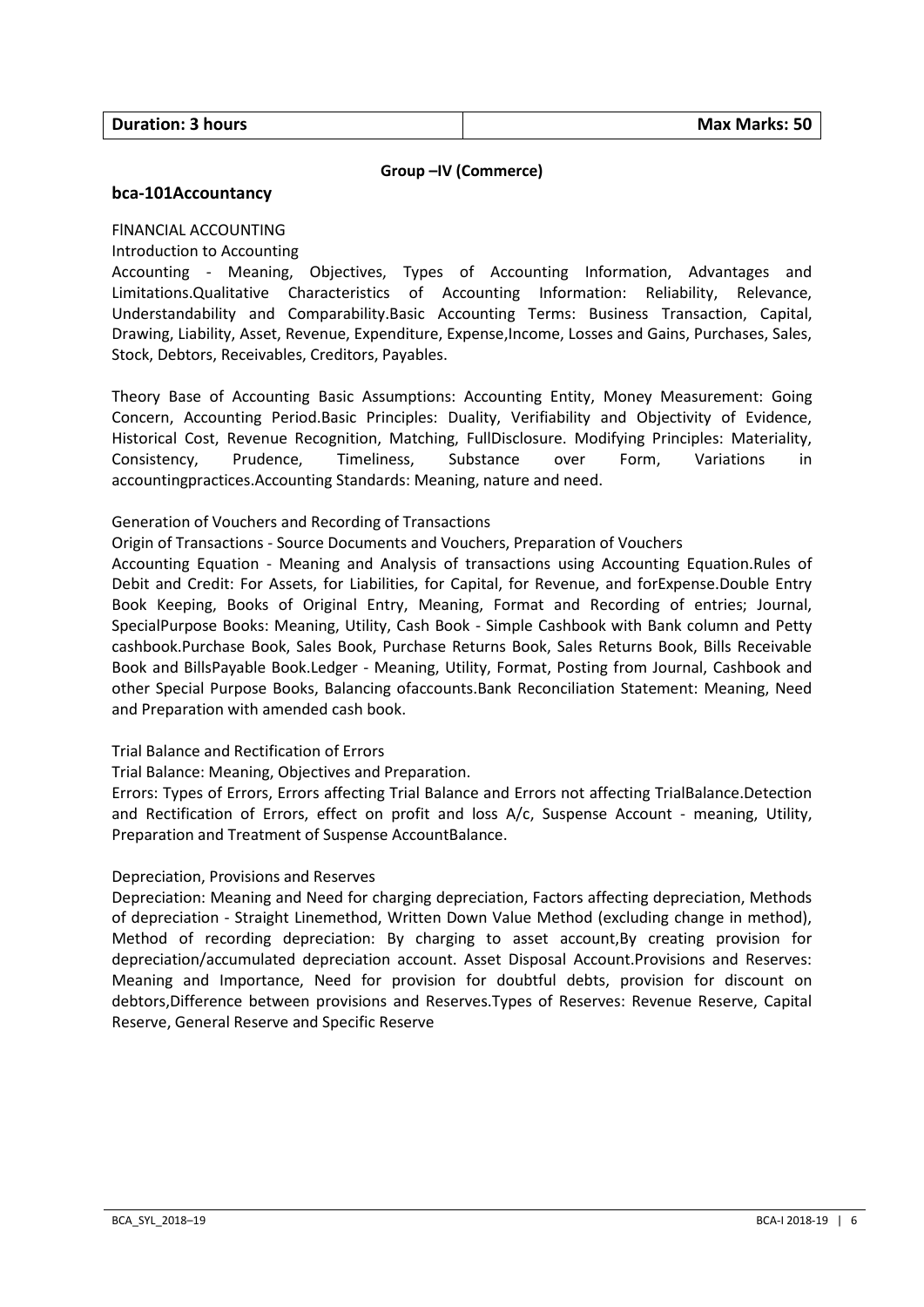| <b>Duration: 3 hours</b> | Max Marks: 50 |
|--------------------------|---------------|

## **Group –V (Skill 1)**

## **bca-101Fundamentals of Retail**

Retail- Introduction about Retail, Importance of Retailing, service provided by Retailers, overview of Retail Sector, Types of Stores -In store, Non-store retailing and Franchising (including Advantages and Limitations), Online Retailing, Direct Marketing, Retail Strategy- meaning, function, Classification Advantages. Marketing strategies, Technology Strategy.

Retail Environment- Introduction, Parties of Retail Environment (Suppliers, Intermediaries, Competitors, Macro Environment) Forces of Retail Environment (Internal & External Factors).Trends in Indian Retail Industry—Introduction, required skills, Recent Trends in the Indian Retail sector.Factors underlying trends of Modern retail in India.

## **Store Design Elements**

Retail store location & layout—meaning, importance characteristics used in location, trade area selection, consideration. Defining the trade area Reily model, Huff's Model, out shopping, site evaluation & Selection, neighborhood shopping center, community shopping center, Regional shopping center, and super-regional shopping center& fashion center. Store Design and Layout introduction, comprehensive store planning types of goods, interior Design elements. Planogram & Shelf layout design.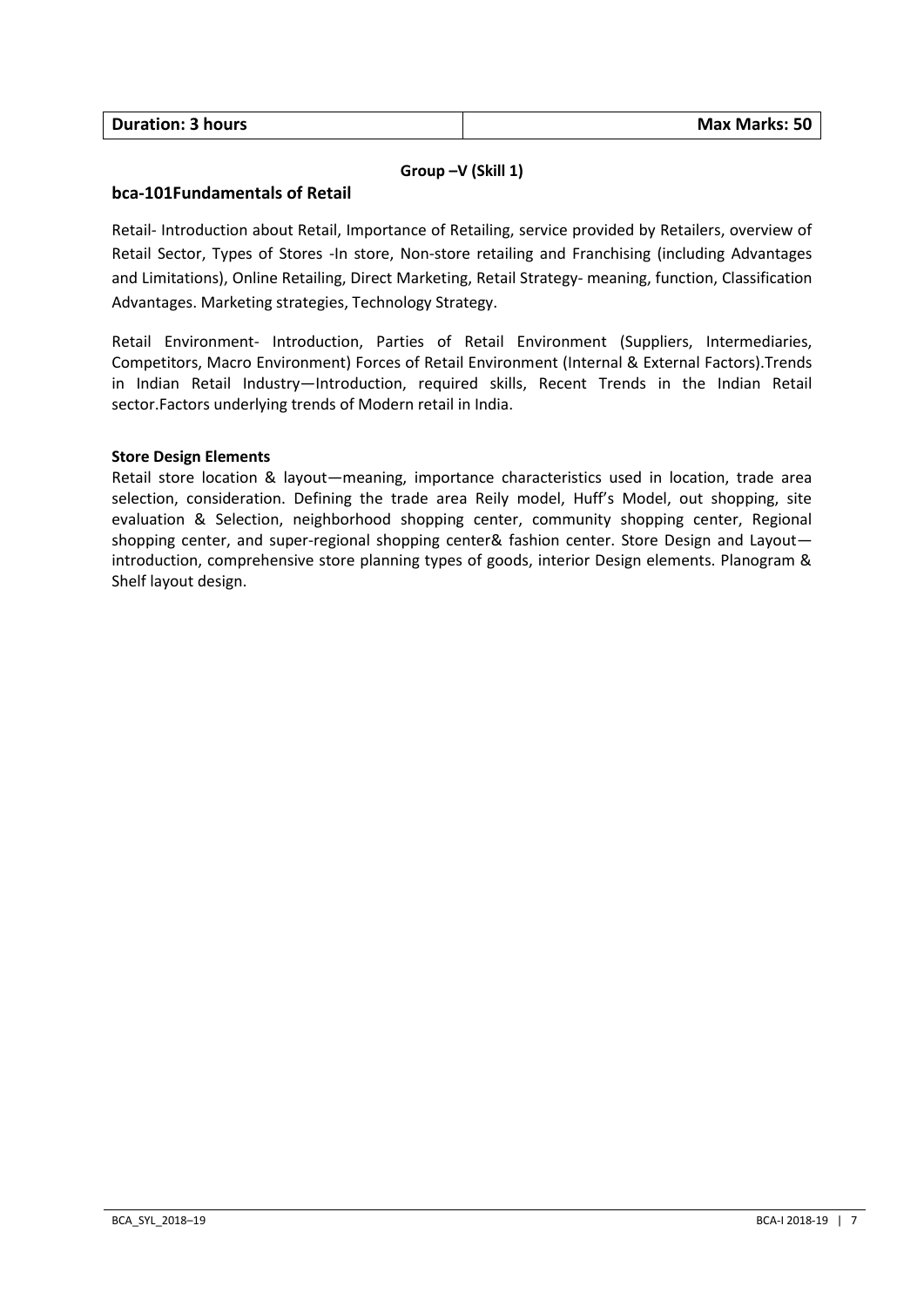## **Group –I (Science)**

## **bca-102Mathematics**

#### SETS AND FUNCTIONS

Sets and their representations, Empty set, Finite and Infinite sets, Equal sets, Subsets, Subsets of theset of real numbers especially intervals (with notations), Power set, Universal set, Venn diagrams. Unionand intersection of sets, Difference of sets Complement of a set, Properties of Complement sets

## Relations and Functions

Ordered pairs, Cartesian product of sets, Number of elements in the Cartesian product of twofinite sets, Cartesian product of the reals with itself (upto  $R \times R \times R$ ) definition of relation, pictorial diagrams, domain, co-domain and range of a relation. Function asa special kind of relation from one set to another,pictorial representation of a function, domain,co-domain and range of a function. Real valued function of the real variable, domain and range ofthese functions, constant, identity, polynomial, rational, modulus, signum and greatest integerfunctions with their graphs,sum,difference, product and quotients of functions.

#### Trigonometric Functions

Positive and negative angles,measuring angles in radians and in degrees and conversion fromone measure to another Definition of trigonometric functions with the help of unit circle. Truth ofthe identity sin<sup>2</sup>x + cos<sup>2</sup>x = 1, for all x. Signs of trigonometric functions and sketch of theirgraphs. Expressing sin  $(x+y)$  and cos  $(x+y)$  in terms of sin x, sin y,cos x and cos y.Identities related to sin2x, cos2x, tan2x, sin3x, cos3x and tan3x. General solution of trigonometricequations of the type  $sin\theta =$ sin  $\alpha$ , cosθ = cosα and tanθ = tan  $\alpha$ . Proofs and simple applicationsof sine and cosine formulae.

#### ALGEBRA

#### Principle of Mathematical Induction

Process of the proof by induction, motivating the application of the method by looking at naturalnumbers as the least inductive subset of real numbers,the principle of mathematical induction and simple applications

#### Complex Numbers and Quadratic Equations

Need for complex numbers, especially V-1, to be motivated by inability to solve every quadraticequation. Brief description of algebraic properties of complex numbers, Argand plane and polarrepresentation of complex numbers, Statement of Fundamental Theorem of Algebra, solution ofquadratic equations in the complex number system, Square-root of a Complex number

#### Linear Inequalities

Linear inequalities, Algebraic solutions of linear inequalities in one variable and theirrepresentationon the number line,graphical solution of linear inequalities in two variables,solution of system oflinear inequalities in two variables - graphically

Permutations and Combinations Fundamental principle of counting, Factorial n, Permutations and combinations derivation offormulae and their connections, simple applications,

#### Binomial Theorem

History, statement and proof of the binomial theorem for positive integral indices, Pascal's triangle,general and middle term in binomial expansion, simple applications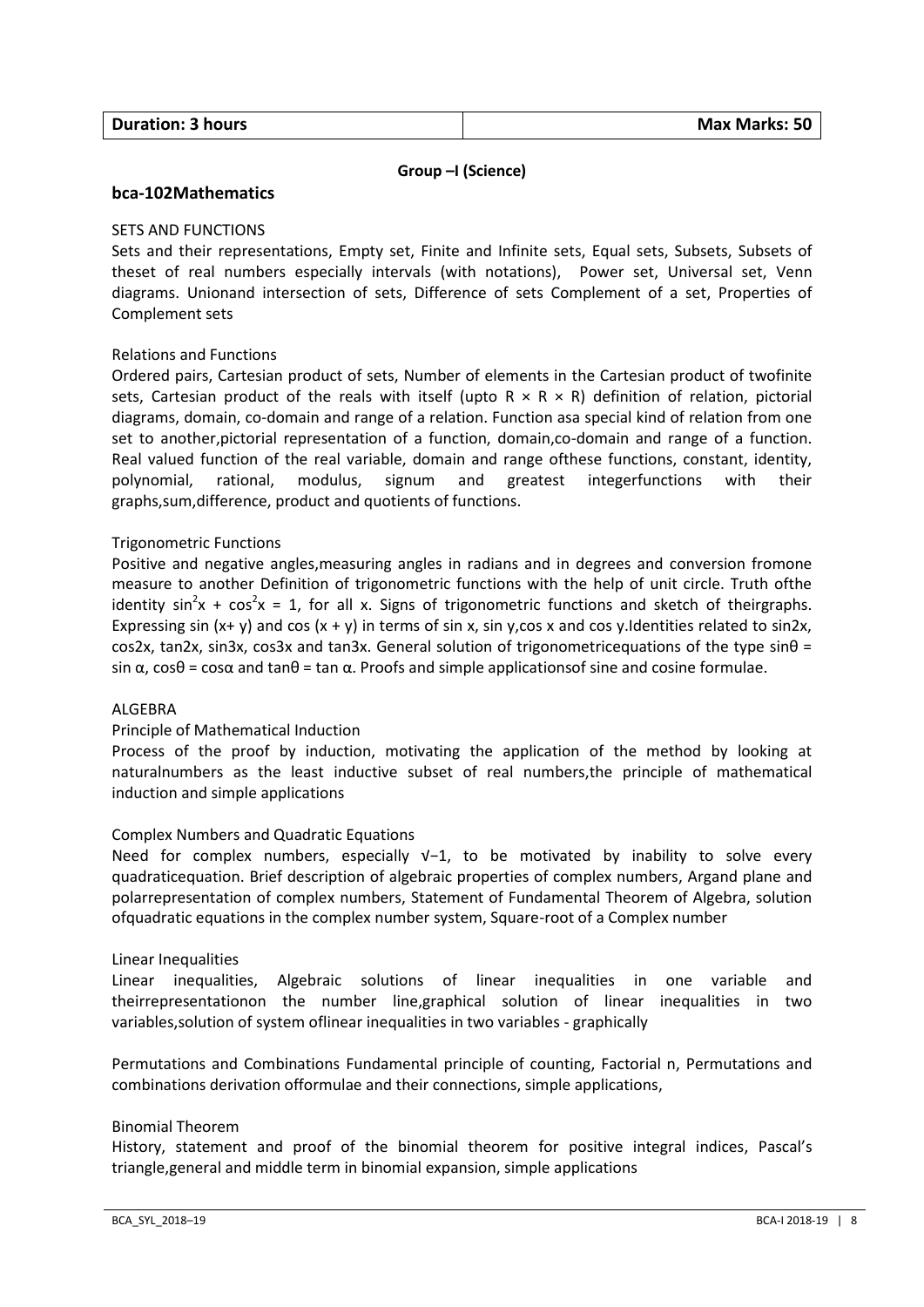## Sequence and Series

Sequence and Series, Arithmetic Progression (A.P.), Arithmetic Mean (A.M.), GeometricProgression (G.P.), general term of a G.P., sum of n terms of a G.P. Arithmetic and geometricseries, infinite G.P. and its sum, geometric mean (G.M.). Relation between A.M. and G.M. Sumto n terms of the special series:  $\Sigma$ n  $\Sigma$ n <sup>2</sup>and  $\Sigma$  n<sup>3</sup>

#### COORDINATE GEOMETRY

#### Straight Lines

Brief recall of 2-D from earlier classes, shifting of origin, Slope of a line and angle between two lines Various forms of equations of a line: parallel to axes, point-slope form, slope-interceptform, twopoint form, intercepts form and normal form. General equation of a line, Equation offamily of lines passing through the point of intersection of two lines, Distance of a point from aline,

#### Conic Sections

Sections of a cone: Circles, ellipse, parabola, hyperbola, a point, a straight line and pair ofintersecting lines as a degenerated case of a conic section. Standard equations and simple propertiesof parabola, ellipse and hyperbola, Standard equation of a circle

Introduction to Three-dimensional Geometry

Coordinate axes and coordinate planes in three dimensions. Coordinates of a point, Distancebetween two points and section formula.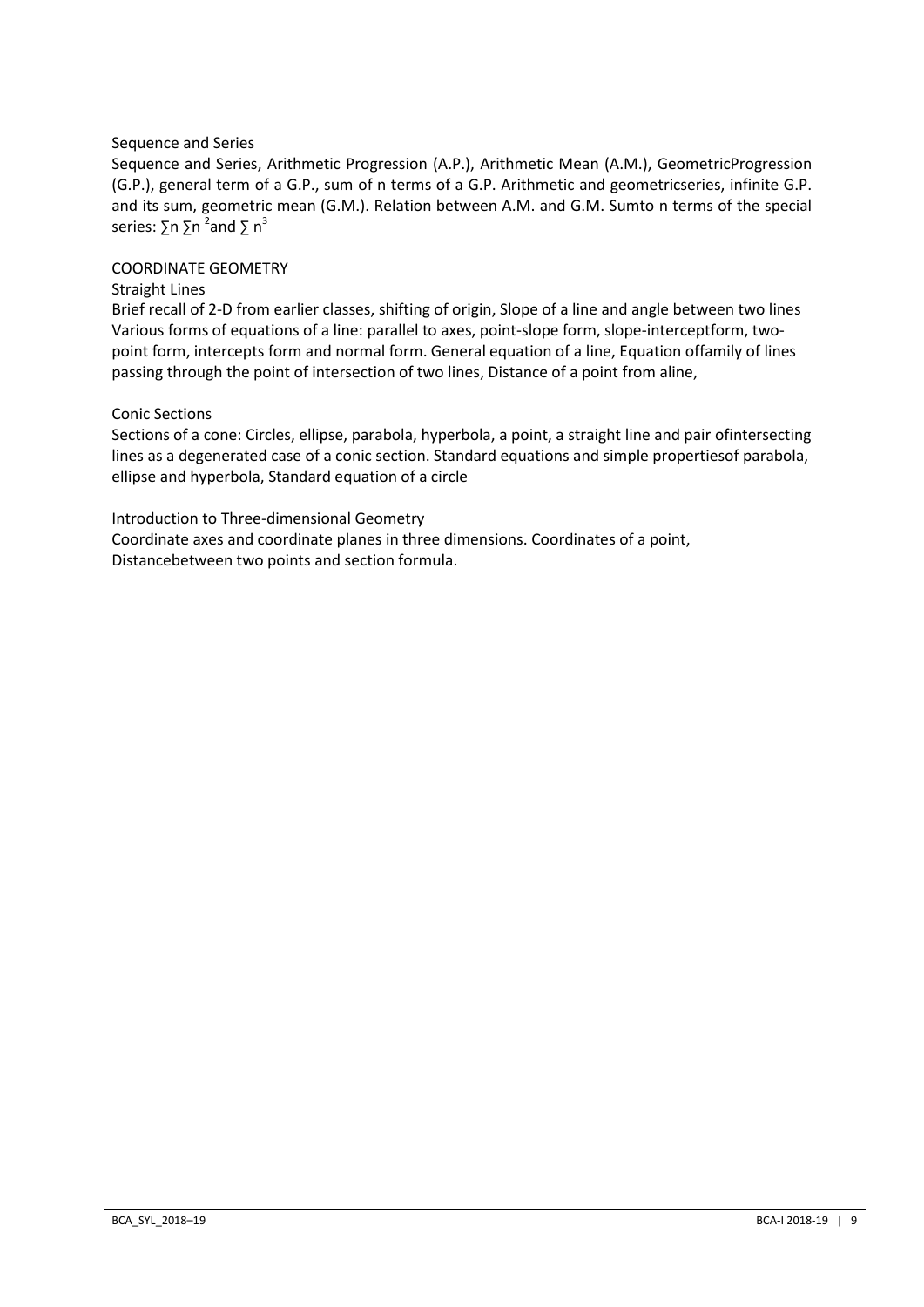#### **Group –II (Computer)**

#### **bca-102Information Practices**

#### COMPUTER FUNDAMENTALS

Introduction to Computer: Definition, Characteristics, Classification of Computers, Analog Computers, Digital Computers, Hybrid Computers, Classifications of computer on the basis of size and speed, different type of computers, generation of computers.

Computer keyboard, pointing devices, mouse, track ball, touch pad, joystick, touch – sensitive screens, pen – based systems, digitizer, data scanning devices, optical recognition systems, bar code readers, optical mark readers, optical scanners, drum scanners, hand scanner, flatbed scanner, web camera, game pad, digital camera.

Hard copy devices: Printer, impact printers, daisy wheel, dot matrix printer, line printer, chain printers, comb printers, non-impact printers, DeskJet, inkjet printers, laser printer, thermal transfer printer, barcode printers.

Computer Display: CRT, LCD, projection displays, plasma display panel, display standard, monochrome display adapter, HGA, CGA, EGA, VGA, MGA, SVGA, XGA, QVGA, SXGA, UXGA

Introduction to memory, classifications, random-access memory, volatile memory, non-volatile memory, flash memory, read-only memory, secondary memory, the cache memory, auxiliary storage memory, memory hierarchy, storage devise, magnetic tape, magnetic disk, floppy disk, hard disks, CD, DVD, magneto-optical.

Number system, binary, octal, hexadecimal, addition, subtraction, multiplications, computer code: BCD, ASCII, EBCDIC code, Excess-3 code, gray code, software, User interface, system software, programming software, application software logic gates and Boolean algebra representation and simplifications by kMap.

Computer Viruses: Introduction, history, types of computer viruses, classification of viruses ways to catch a computer virus, symptoms of a computer virus.

Application of computer: Desktop publishing, sports, design and manufacturing research and design, military, robotics, planning and management, marketing, medicine and health care, arts, communications, scientific, education.

Introduction of internet, history, IP, TCP and UDP, application protocol, world wide web, how the web works, web standards, website, overview, types of websites, electronic mail, internet, e-mail header, saved message file extension, messages and mailboxes, introduction to intranet, uses, advantages, disadvantages.

Introduction to data warehouse, components of a data warehouse, different methods of storing data in a data warehouse, advantages of using data warehouse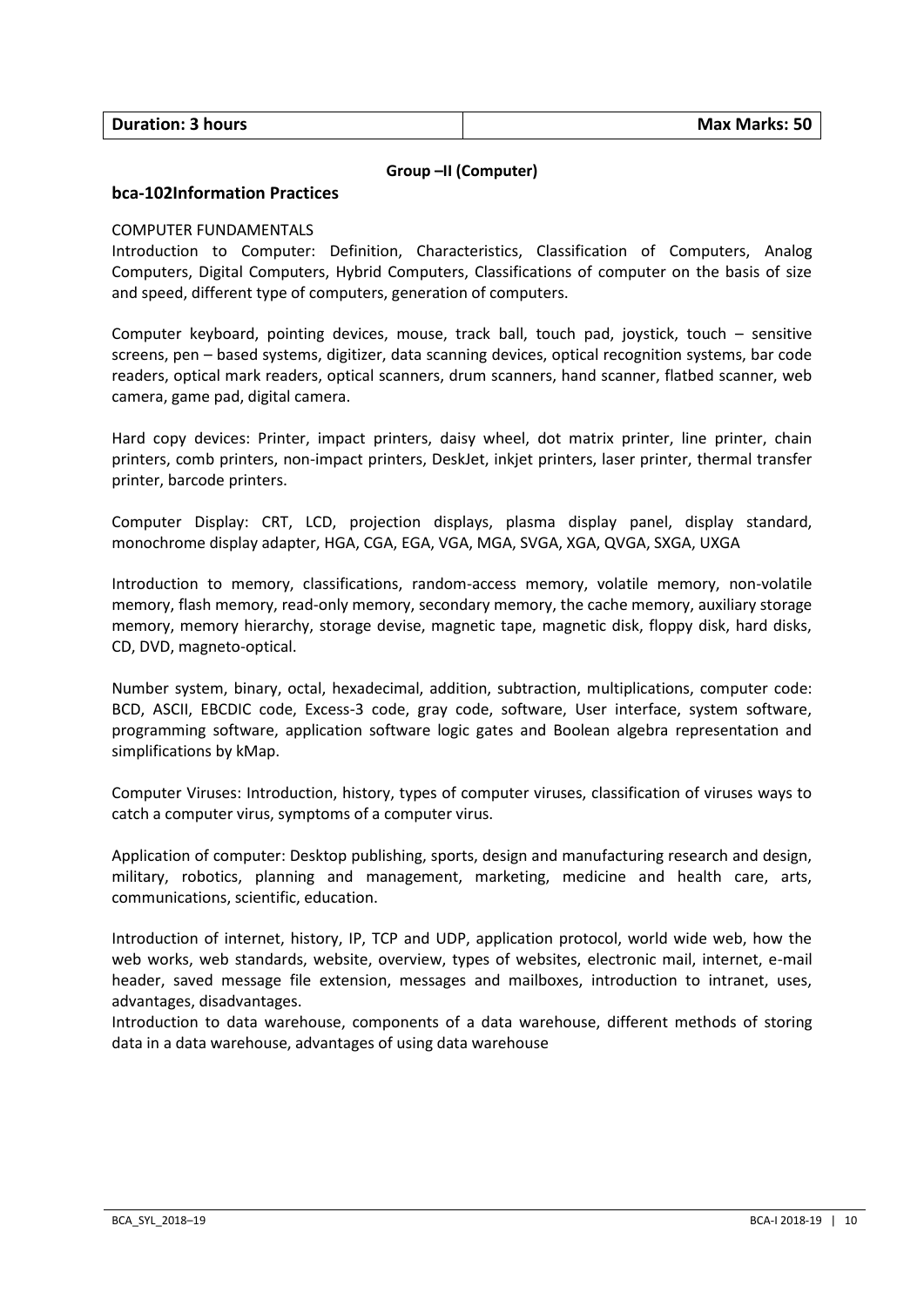#### **Group –III (Arts)**

#### **bca-102Sociology**

Introducing Sociology

Society and Sociology and Relationship with other Social Sciences Introducing Society: Individuals and collectivities. Plural Perspectives Introducing Sociology: Emergence.Nature and Scope. Relationship to other disciplines

Social Groups, Status and Role, Social Stratification, Social Control, Social Institutions Family, Marriage and Kinship, Political and Economic Institutions, Religion as a Social Institution, Education as a Social Institution

Culture and Society

Culture, Values and Norms: Shared, Plural, Contested, Socialization: Conformity, Conflict and the Shaping of Personality

Practical in Sociology: Methods and Techniques

Methods: Participant Observation, Survey, Tools and Techniques: Observation, Interview, Questionnaire, the Significance of Field Work in Sociology

Structure, Process and Stratification

Social Structure, Social Processes: Cooperation, Competition, Conflict, Social Stratification: Class, Caste, Race, Gender

Social Change

Social Change: Types and Dimensions; Causes and Consequences Social Order: Domination, Authority and Law; Contestation, Crime and Violence Village, Town and City: Changes in Rural and Urban Society

Environment and Society Ecology and Society, Environmental Crises and Social Responses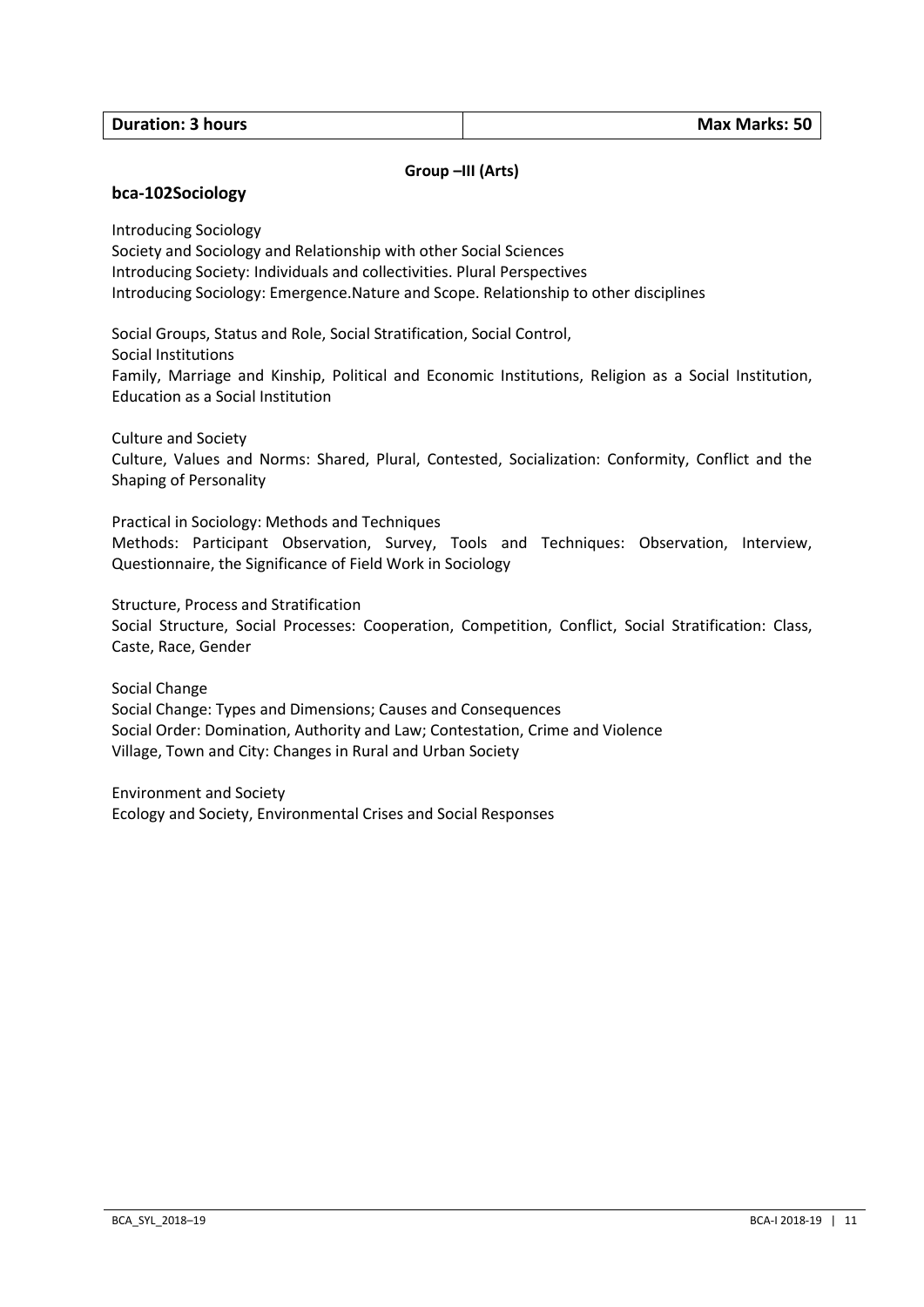## **Group –IV (Commerce)**

#### **bca-102Business Studies**

#### Nature and Purpose of Business

Concept and characteristics of business.Business, profession and employment - Meaning and their distinctive features.Objectives of business - Economic and social, role of profit in business.Classification of business activities: Industry and Commerce.Industry - types: primary, secondary, tertiary - Meaning and sub types.Commerce - trade: types (internal, external, wholesale and retail; and auxiliaries to trade: banking, insurance, transportation, warehousing, communication, and advertising.Business risks - Meaning, nature and causes.

## Forms of Business organizations

Sole Proprietorship - meaning, features, merits and limitations.Partnership - Features, types, merits and limitations of partnership and partners, registration of a partnership firm,partnership deed. Type of partners.Hindu Undivided Family Business: features.Cooperative Societies- features, types, merits and limitations.Company: private and public company -features, merits and limitations.Formation of a company- four stages, important document (MOA, AOA, relevances of certificate of incorporation and certificate of commencement.

Starting a business - Basic factors.

Public, Private and Global EnterprisesPrivate sector and public sector enterprises.Forms of public sector enterprises: features, merits and limitations of departmental undertakings, statutory corporation and Government Company.Changing role of public sector enterprises.Global enterprises, Joint ventures, Public Private Partnership – Features

Business ServicesBanking: Types of bank accounts- savings, current, recurring, fixed deposit and multiple option deposit account.Banking services with particular reference to issue of bank draft, banker's cheque (pay order), RTGS (Real Time Gross Settlement) NEFT (National Electronic Funds Transfer), bank overdraft, cash credits and e- banking.Insurance: principles, concept of life, health, fire and marine insurance.Postal and telecom services: mail (UPC, registered post, parcel, speed post and courier) and other services.

Emerging Modes of BusinessE-business - scope and benefits, resources required for successful ebusiness implementation, online transactions, payment mechanism, security and safety of business transactions.

Outsourcing-concept, need and scope of BPO (business process outsourcing) and KPO (knowledge process outsourcing).Smart cards and ATM's meaning and utility

Social Responsibility of Business and Business Ethics

Concept of social responsibilityCase for social responsibilityResponsibility towards owners, investors, consumers, employees, government and communityEnvironment protection and business

#### Sources of Business Finance

Concept of business financeOwner's funds - equity shares, preference share, GDR, ADR, IDR and retained earnings.Borrowed funds: debentures and bonds, loan from financial institution, loans from commercial banks, public deposits, trade credit, ICD (inter corporate deposits).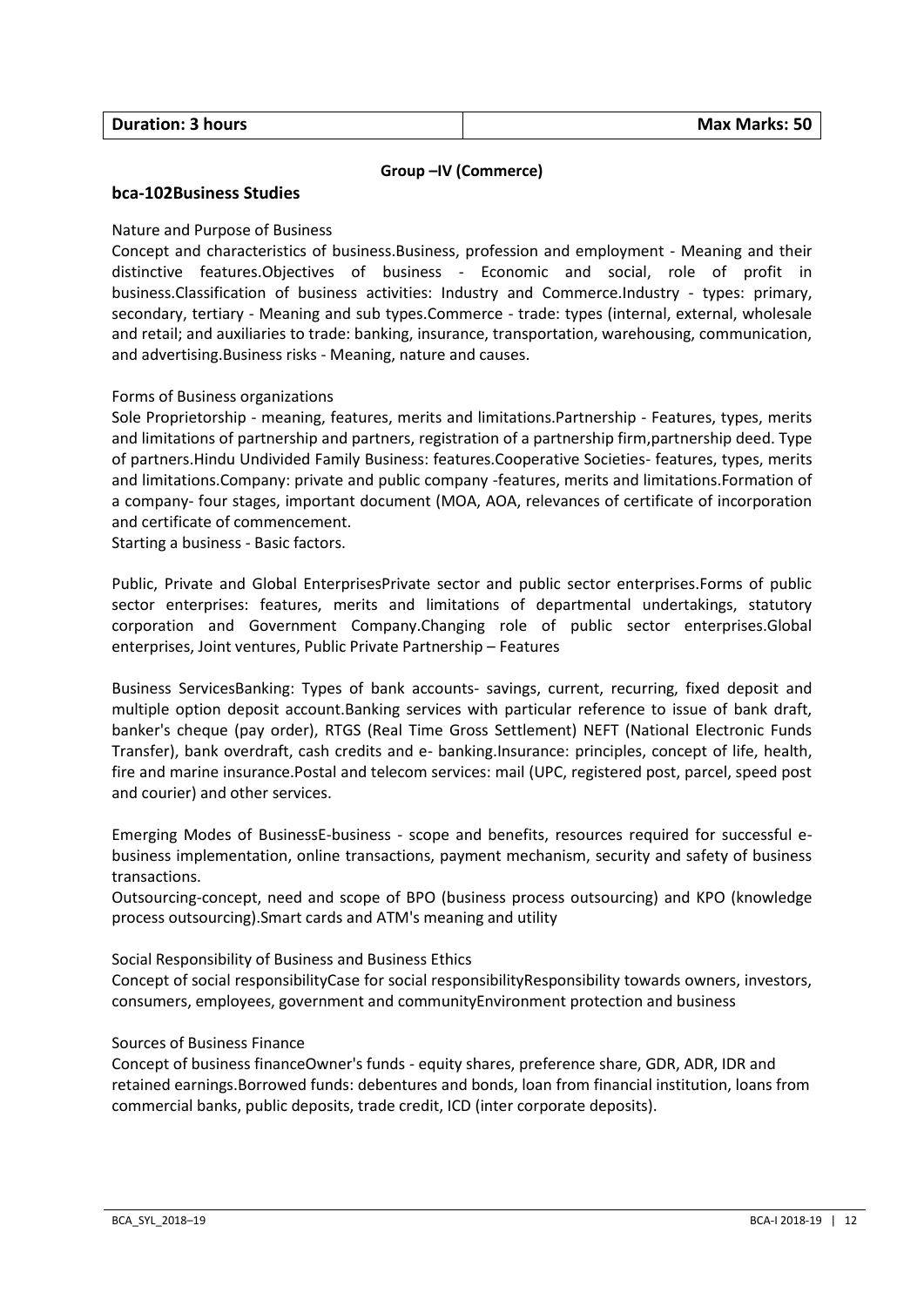| <b>Duration: 3 hours</b> | Max Marks: 50 |
|--------------------------|---------------|

## **Group –V (Skill 2)**

## **bca-102Introduction of Indian Banking System**

Banking Regulation Act-1949: History; Social Control; Banking Regulation Act as applicable to banking companies and public sector banks. Banking Regulation Act as applicable to Co-operative banks Reserve bank of India: structure and organization of banks; Apex banking institutions; Commercial banks; Regional banks; Development banks; State bank of India there Brief History; objectives, functions ,structure and organization. Working and progress.

Regional Rural and Co-operative Banks in India; Functions; Roles of regional rural and co-operative banks in rural India.Progress and performance.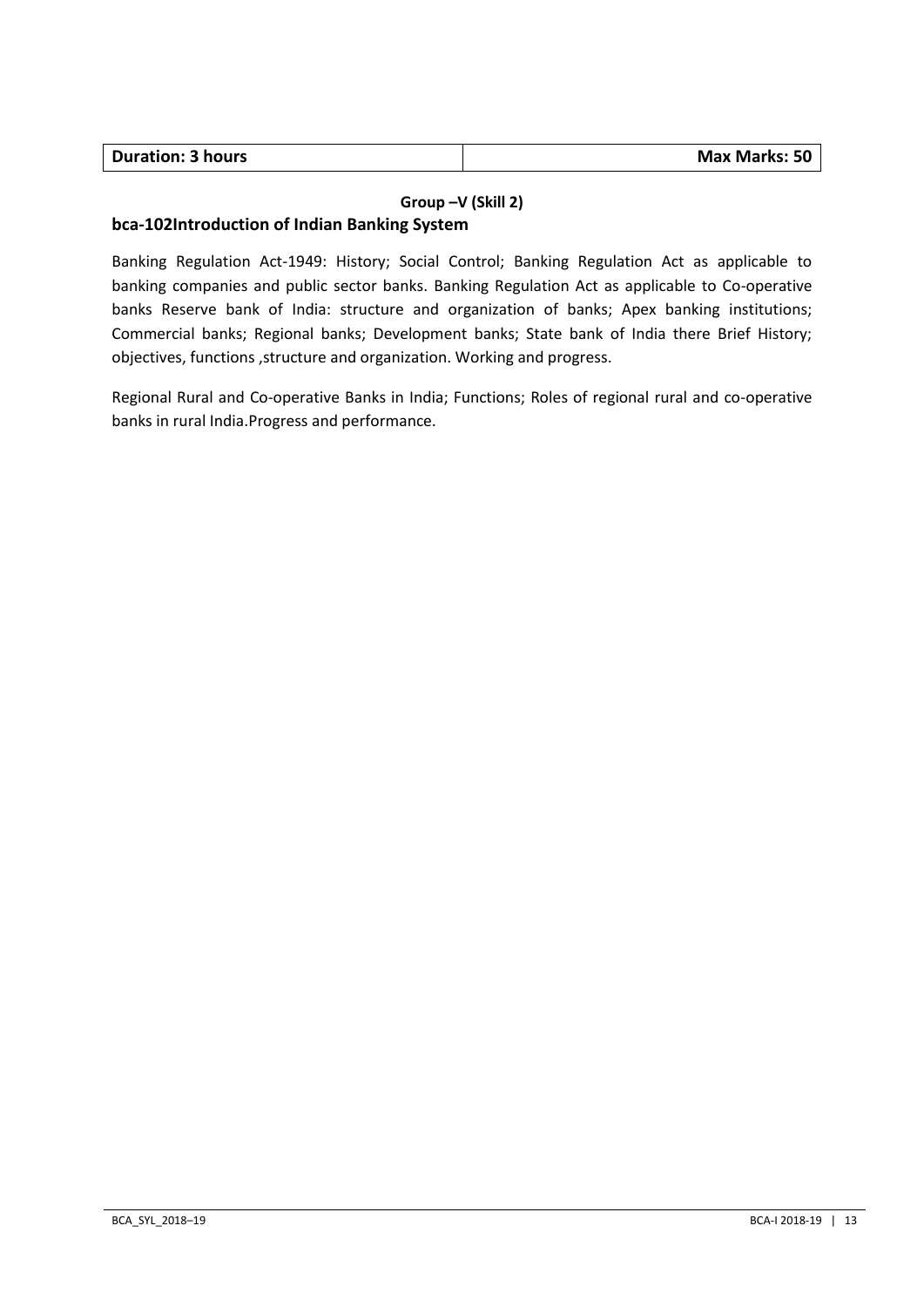| <b>Duration: 3 hours</b> | <b>Max Marks: 50</b> |
|--------------------------|----------------------|
|                          |                      |

## **bca-103PC Software**

MS-Windows: Introduction to MS Windows, concept of GUI, windows explorer, control panel, accessories, running applications under MS Windows.

Microsoft Word - Word Processing Basics , Features of MS Word ,Typing ,inserting , selecting and deleting Text ,Format Painter ,Find and Replace, Paragraph Attributers , Moving, Copying and Pasting Text,Columns, Drop Caps, Change Case,Page Setting,Illustration, Picture, Shapes, SmartArt, Screenshot,Create Table,Table Design View,Link,Hyperlink,Bookmark,Table Layout,Comments,Header & Footers,Design Tab,Page Setup & Printing,Table of Contents,Footnotes,Mail Merge,Review Tab,View Tab, Document template.

Microsoft Excel - Introducing Excel ,Recognizing Interface Features Unique to Excel , Understanding Workbook Structure ,Navigating through Workbooks ,Making Workbook Selections .The Basics Of Data -Entering Text , Entering Dates & Numbers ,Editing Cell Entries ,Copying & Moving Data, Filling a Series, Managing Workbook Structure - Modifying Workbook & Worksheet Structure, Resizing Worksheet Elements, Hiding Workbook Component ,Workbook Protection, Formatting Cells - Applying Basic Formatting ,Formatting Numbers ,Exploring the Format Cells Dialog Box ,Creating & Applying Cell Styles ,Conditional Formatting, Working With Formulas - Excel Calculations ,Entering Formulas ,Formula Auditing, The Basics Of Functions - Using Basic Functions , Controlling Calculation Options ,Linking Worksheets ,Working With Graphics -Adding Clip Art ,Add an Image From a file, Image Adjustment, Working With Charts - Creating Charts , Modifying Chart Design ,Working with Chart Layout & Format, Working With Hyperlink - Using Bookmark ,External Link ,Sorting, Filtration And Validation - Sorting Data ,Filtering Data ,Data ValidationCustomizing Excel - Customize Tabs, Recording a Macro, Running a Macro.Preparing Files For Distribution - Print Area, Print Titles & Sheet Options, Renaming Sheets & Adding Headers/Footers, Printing Worksheets

Microsoft PowerPoint-Exploring the PowerPoint Interface, Views, Navigation & Keyboard Shortcuts, Setting Options & Saving Files, PowerPoint Design Essentials, Setting Up a New File, Changing Backgrounds, Placeholders & Bullets, Adjusting Placeholders, Adding Headers & Footers, Saving PowerPoint Templates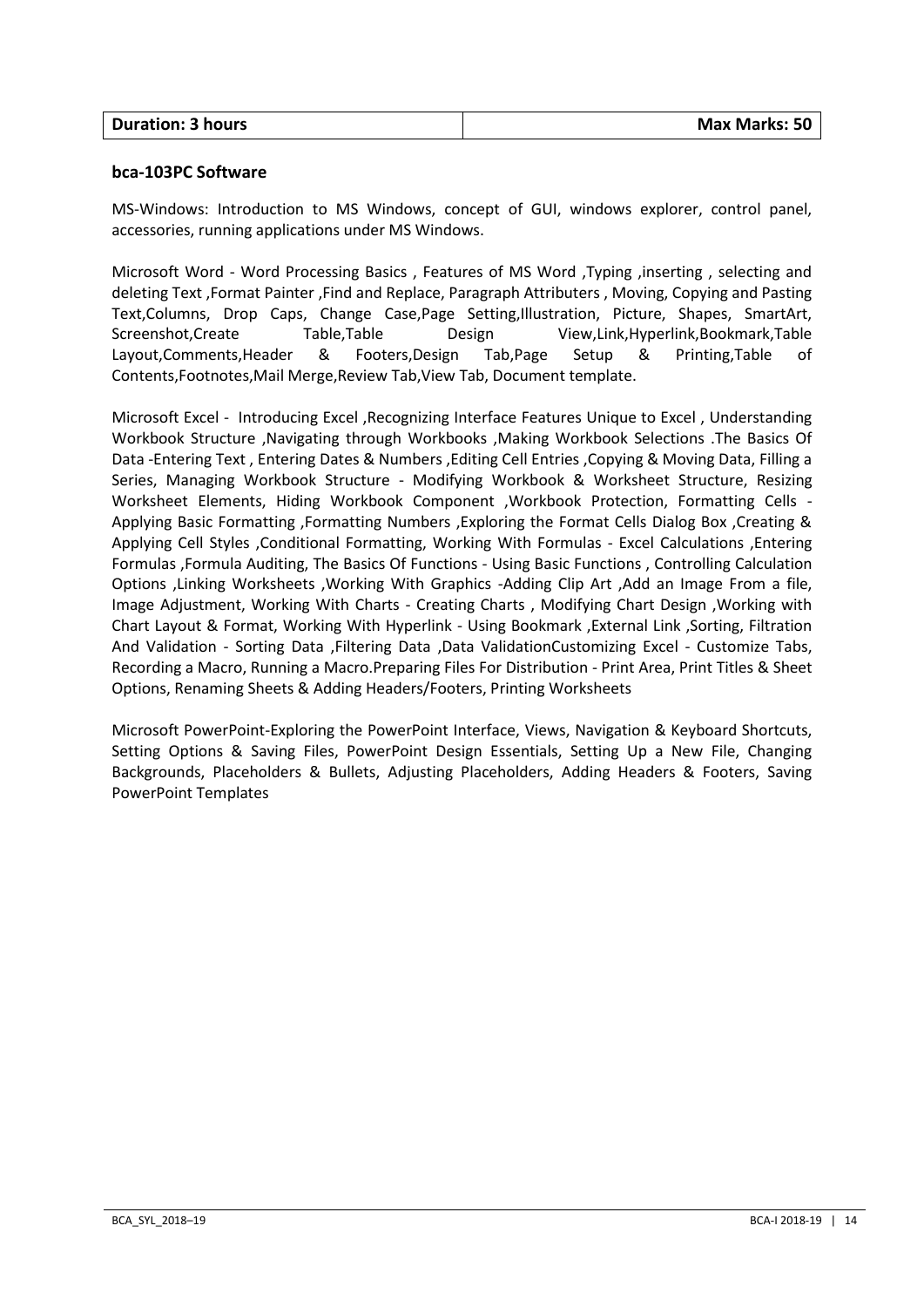| <b>Duration: 3 hours</b> | <b>Max Marks: 50</b> |
|--------------------------|----------------------|
|                          |                      |

#### **bca-104C Programming & Data Structures**

Overview of C Language: History of C, Character set, C tokens, Identifiers, Keywords,Data types, Variables, Constants, Symbolic Constants , Operators in C, Hierarchy ofOperators, Expressions, Type Conversions and Library Functions.

Managing Input and Output Operation: Formatted and Unformatted I/O Functions,Decision making, branching and looping: Decision Making Statements - if Statement, if–else statement, nesting of ifelse statements, else–if ladder, switch statement,?: operator

Looping - while, do-while, for loop, Nested loop, break, continue, and goto statements.Functions: Function Definition, prototyping, types of functions, passing arguments tofunctions, Nested Functions, Recursive functions.

Arrays: Declaring and Initializing, One Dimensional Arrays, Two Dimensional Arrays,Multi-Dimensional Arrays - Passing arrays to functions. Strings: Declaring andInitializing strings, Operations on strings, Arrays of strings, passing strings to functions.Storage Classes - Automatic, External, Static and Register Variables

Structures-Declaring and Initializing, Nested structure, Array of Structure, PassingStructures to functions, Unions, typedef, enum, Bit fields. Pointers – Declarations,Pointer arithmetic, Pointers and functions, Call by value, Call by reference, Pointers andArrays, Arrays of Pointers, Pointers and Structures. Meaning of static and dynamicmemory allocation, Memory allocation functions.

Data Structures: Arrays, stacks, queues, d-queue, linked lists, single link list, double link list, trees, threaded tree, b-tree, graphs, depth first search, breath first search, kruskal algorithm, prism algorithm, prefix, postfix, infix, in-order, pre-order, post-order, recursive functions.

Sorting: Internal and external sorting, Quick Sort, merge sort, bubble, insertion, selection sorting. Shortest path, travel salesman problem Searching techniques and merging algorithms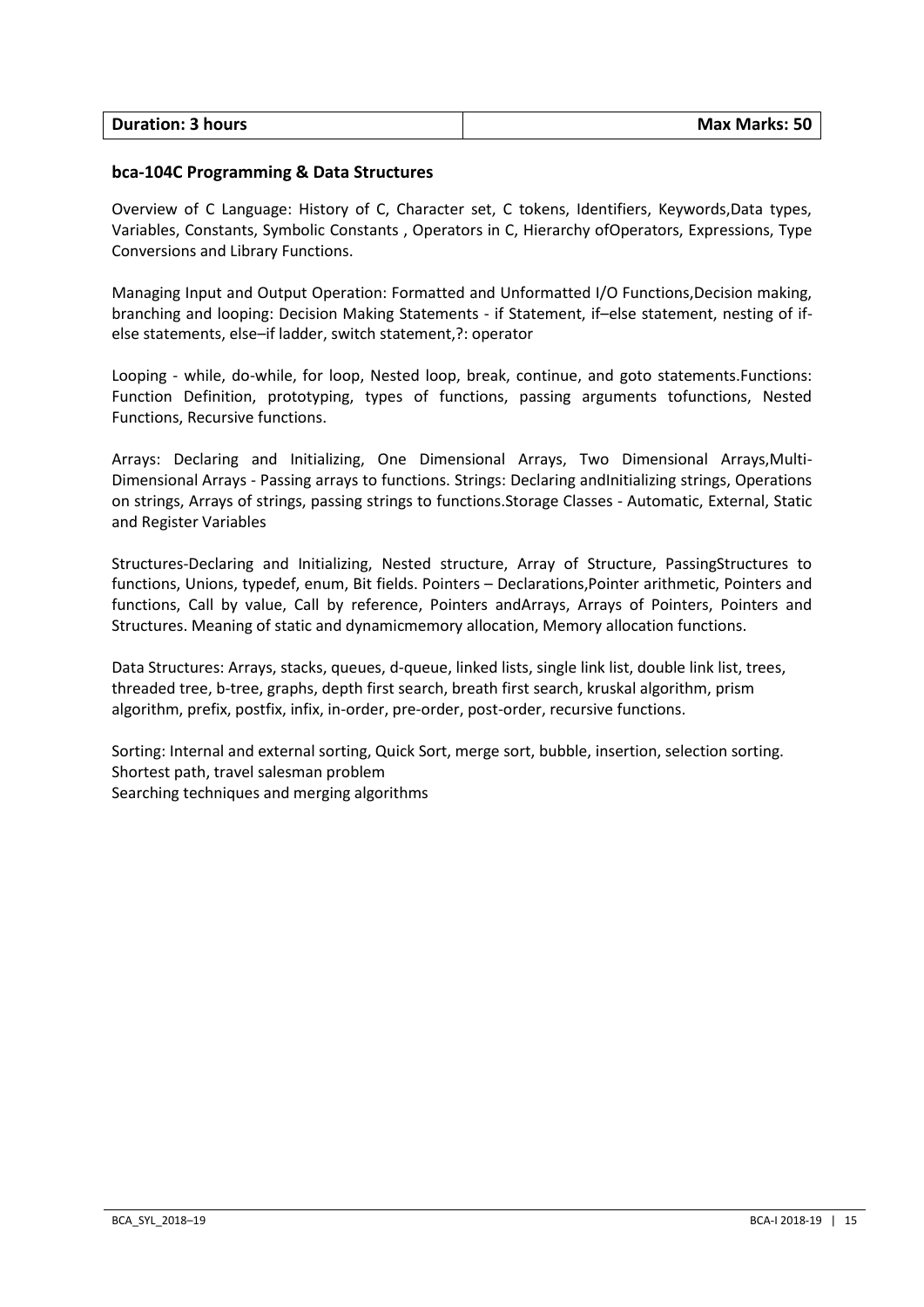| <b>Duration: 3 hours</b> | <b>Max Marks: 50</b> |
|--------------------------|----------------------|

## **bca-105Discrete Mathematics**

Language of Logic: Proposition, compound proposition, conjunction, disjunction, implications, converse, invers and contrapositive, bi-conditional statements, tautology, contradiction, contingency, logical equivalence, quantifiers, arguments.

Proof Methods: Vacuous, trivial, direct, indirect by contrapositive and contradiction, constructive & non-constructive proof, counterexample. The division algorithm, divisibility properties (prime numbers & composite numbers) principle of mathematical induction, the second principle of mathematical induction, fundamental theorem of arithmetic. Algorithm correctness: partial correctness, loop invariant, testing the partial correctness of linear and binary search

Graph theory: Graphs, directed, undirected, simple, adjacency & incidence, degree of vertex, subgraph, complete graph, cycle & wheel graph, bipartite & complete bipartite graph, weighed graph, union of simple graphs. Complete graph isomorphic graphs, path, cycles & circuits Euclerian& Hamiltonian graphs. Trees: spanning trees – Kruskal'sAlgo, finding spanning tree using depth first search, breadth first search.

Sets: definition and types, set operations, partition of set, cardinality, recursive definition of set. Functions: concept, some special functions (polynomial, exponential & Logarithmic, absolute value, floor & ceiling, mod & div functions) properties of functions.

Relations: Boolean matrices, binary relation, adjacency matrix of relation, properties of relations, operations of relations.